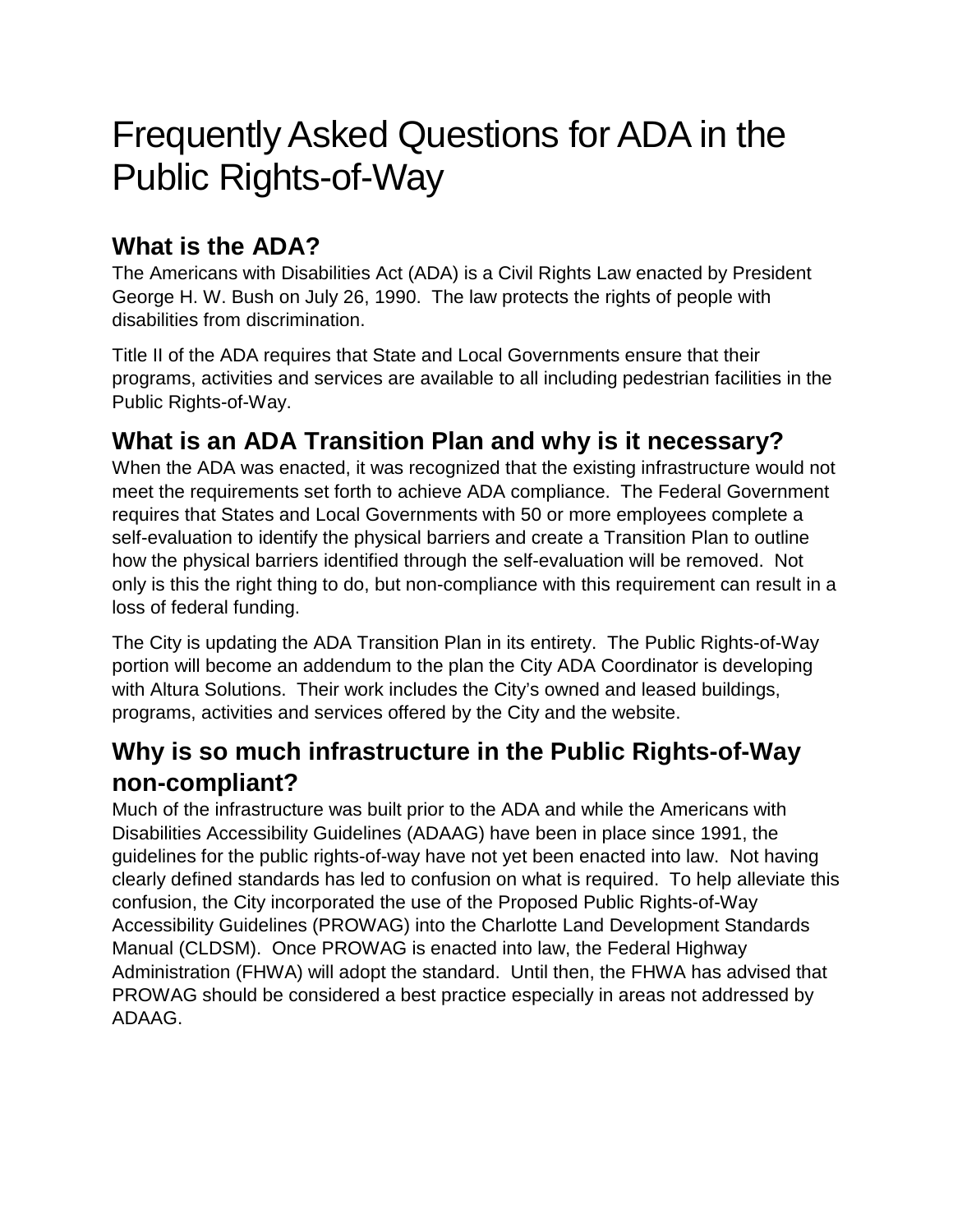#### **What has the City done so far to remediate ADA issues in the Rights-of-Way?**

- Projects built through the Capital Investment Plan remove physical barriers within the scope of the project,
- Requests through 311 as well as the City's Resurfacing Program add curb ramps where none exist but are required,
- Add Accessible Pedestrian Signals (APS) at newly signalized intersections,
- Extensive staff training throughout the years,
- Hosted the US Access Board to provide guidance to the developers and contractors in the local area,
- An ADA Field Guide was created to advise how slope measurements were to be taken to ensure consistency in new construction and reconstruction. The target audience was the City's construction inspectors, but outside contractors have found it useful as well.

Since the beginning of this project, hundreds of curb ramps, miles of sidewalk, dozens of accessible pedestrian signals (APS) and bus stops have been constructed or reconstructed through public and private development.

The Self-Evaluation data collection shared in this presentation helps the City identify the issues and prioritize the public rights-of-way for remediation over time. Residents can provide additional comments and feedback about locations of concern through the survey process.

#### **How do I make a request or report an ADA issue?**

Please contact 311 to make a request or report an issue.

#### **Are sidewalks required by the ADA?**

Many residents find it surprising that the ADA does NOT require sidewalks. The ADA requires that sidewalks be accessible if they are built. Please refer to Charlotte WALKS for more information on requesting sidewalk.

#### **Does the City have a Curb Ramp Request Program where a resident can request a curb ramp where one is missing?**

Curb ramps are required at street intersections where curb and sidewalk create a barrier. The Self-Evaluation data collection provides the location of "missing" curb ramps and the ADA Transition Plan will address the need to add curb ramps at these locations. In the interim, curb ramps can be requested through 311.